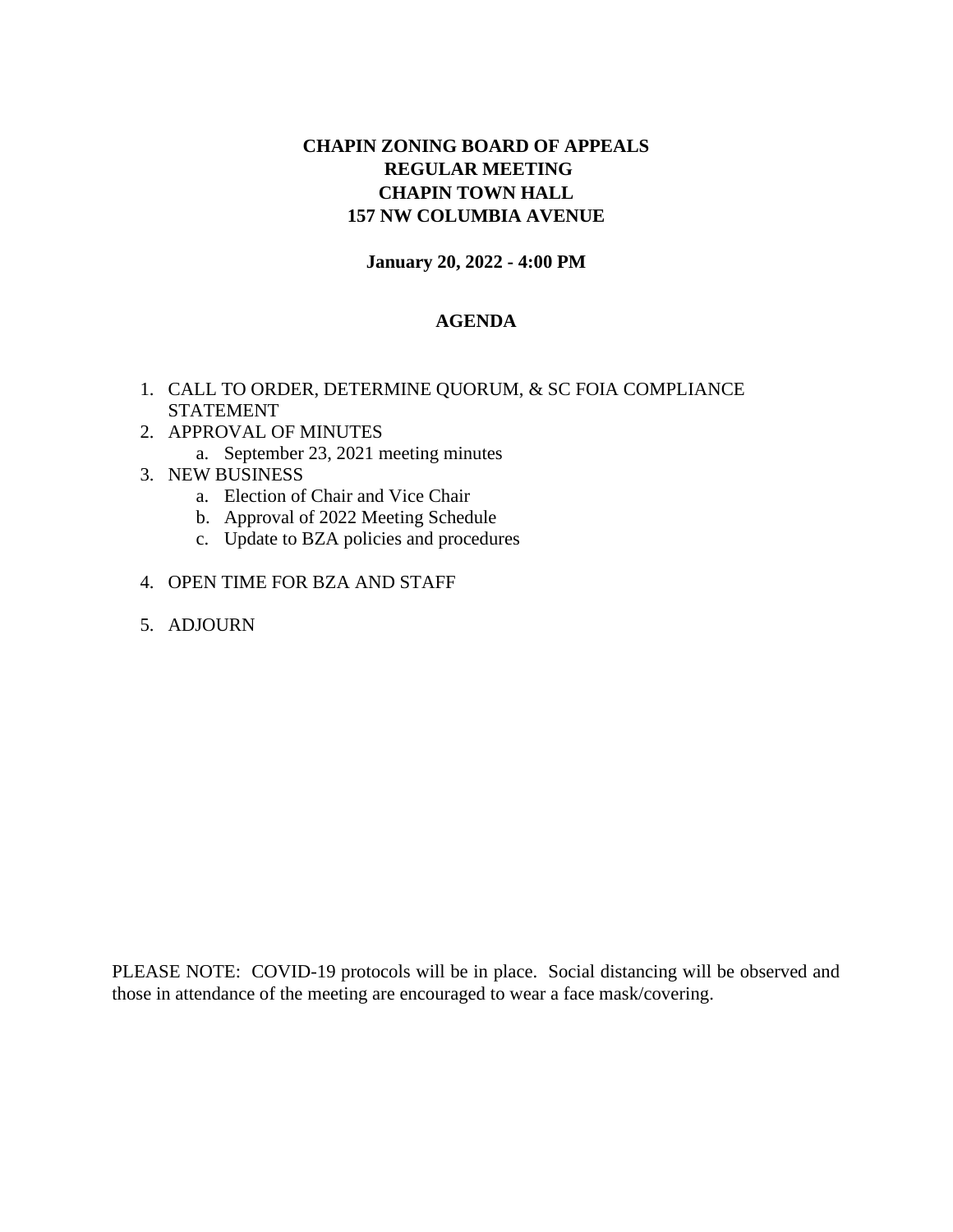# **CHAPIN TOWN COUNCIL MEETING**

# **PUBLIC COMMENT POLICY**

# **PROCEDURE:**

Persons wishing to make public comments concerning any municipal matter, with the exception of personnel and contractual matters, shall first sign in with the Municipal Clerk before the meeting and provide the following information:

- 1. Name, Address, and Contact Information;
- 2. Topic of Public Comment; and
- 3. Indicate whether a Chapin Resident, Chapin Water/Sewer Customer, or Reside in the Chapin Water/Sewer District.

Comments are limited to two minutes per person and no personal or verbal attacks will be entertained. The Council is interested in hearing your concerns, but speakers should not expect action or deliberation on subject matter brought up during any Public Comments on the agenda. Topics requiring further investigation may be referred to Town Staff and may be scheduled for a future agenda.

# **DEFINITIONS:**

**Chapin Resident:** Reside in Town limits.

| <b>Chapin Water/Sewer Customer:</b> Customer of the designated Chapin Water/Sewer District - |
|----------------------------------------------------------------------------------------------|
| Including an owner or operator of a local business.                                          |

**Reside in Chapin Water/Sewer District:** Reside in the designated Chapin Water/Sewer District – Area of Lexington County north of Lake Murray.

# **APPEARANCE OF CITIZENS**

Town Code 2.212 – Any citizen of the Town shall be entitled to be placed on the agenda of any regular meeting to discuss any municipal matter, with the exception of personnel and contractual matters. Persons desiring to be placed on the agenda shall notify the Municipal Clerk not less than a week prior to the meeting. The request shall be in writing stating the reason therefor.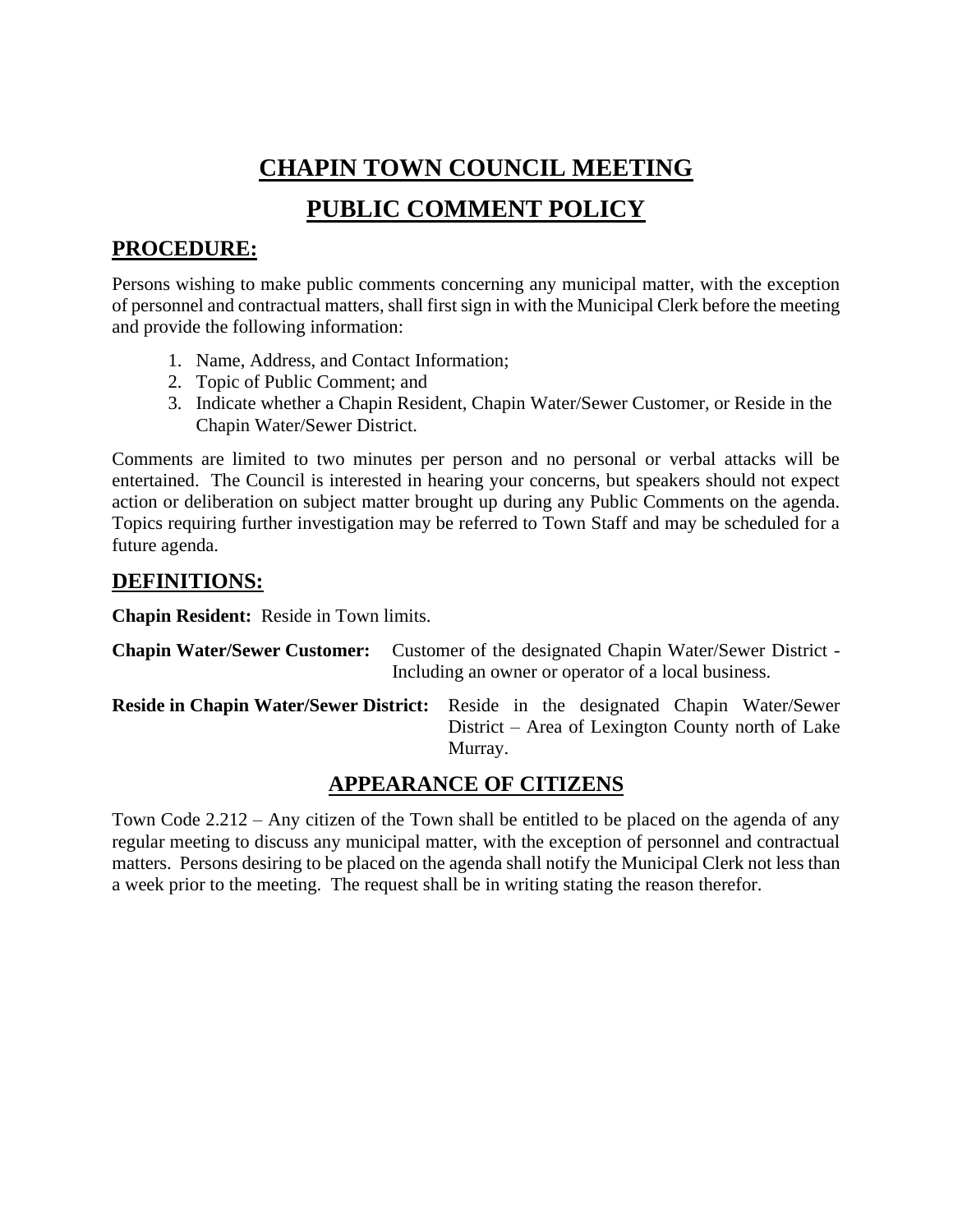

#### **BOARD OF ZONING APPEALS MEETING MINUTES**

**Thursday, September 23, 2021** Town Hall

**6:00 P.M. 157 NW Columbia Ave, Chapin**

**Members Present:** Member Walt Shealy, Member Jesse Bray, Member Brad Grooms

**Members Absent:**

**Staff Present:** Zoning Administrator (ZA) Kevin Singletary, Town Clerk Shannon Bowers

**Guests:** Mr. Robert Barber

**Call to Order:** Town Clerk Bowers called the meeting to order at 6:02 p.m., determined there was a quorum.

With the resignation of Chair Frank Mock and Vice Chair Steve Wall, nominations were held to elect a Chair for the remainder of the 2021 meeting calendar. Member Grooms nominated Jesse Bray. Town Clerk Bowers called for a vote electing Member Bray as the Chair. All in favor motion carried.

Chair Bray acknowledged the appropriate notifications in compliance with the SC Freedom of Information Act had been met.

**Approval of Minutes:** Member Grooms moved to accept the Board of Zoning Appeals (BZA) meeting minutes of September 2, 2021 as submitted. Member Shealy seconded the motion. All were in favor, motion carried.

#### **New Business**

**Variance Request for variance for appeal no. 21-08-20-001 for property located at 104 Glenwood Drive:** The ZBA reviewed a Notice of Appeal - Form 1 and Variance Application – Form 3 from Mr. Robert Barber requesting a variance from the Parking Requirements in Section 803 (a) of the Chapin Zoning Ordinance for property located at 104 Glenwood Drive.

ZA Singletary explained, in the absence of the applicant, this variance request to keep an RV in the driveway, located off the side yard at 104 Glenwood Drive. Section 803 (a) states no mobile recreational equipment or vehicle shall be parked or stored on any lot in a residential district for more than twenty-four (24) hours, other than in a carport, enclosed building, or rear yard. Mr. Barber's application cited being a wounded combat veteran, topography of the rear yard, and that the property is designed to be handicap accessible as reasons for the unnecessary hardship case. Staff's recommendation is to deny the variance request as staff does not believe this to be a hardship case as not all criteria for a hardship have been met.

**Public Comments:** Mr. Michael Cameron, a resident at 103 Glenwood Dr., spoke for zoning ordinance enforcement. He stated he was in violation of the same ordinance and once he was made aware, he remedied the situation. His suggestion to the BZA was for everyone living in town limits to feel like these types of requests be given a chance to comply. He only wanted everyone to be treated fairly.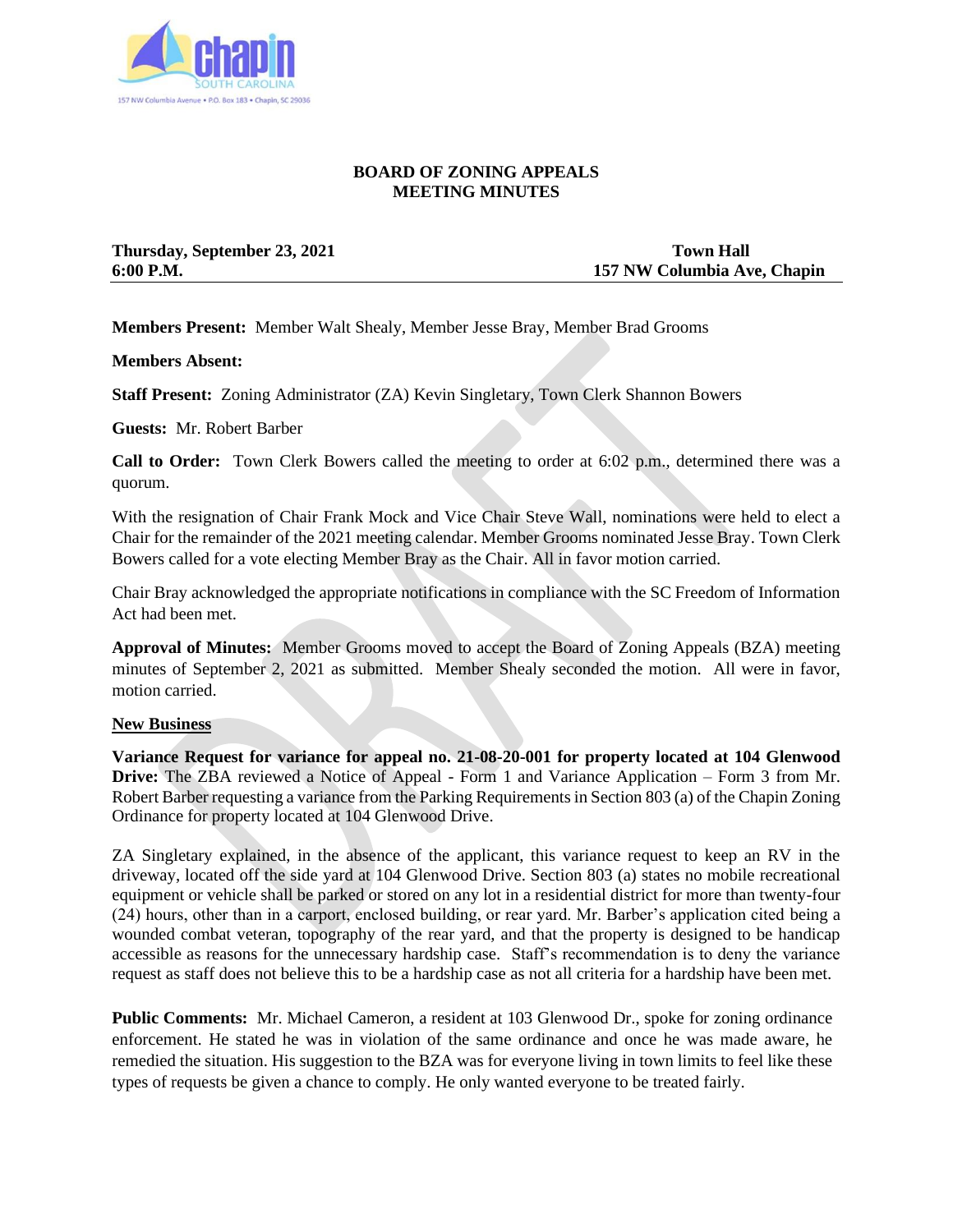**Comments by the Zoning Board of Appeals:** The Board requested a clarification of the zoning ordinance from the ZA.

Mr. Robert Barber joined the meeting at 6:19 p.m. Chair Bray allowed Mr. Barber to speak to his application request. He reiterated the point that the house was built to be handicap accessible and there was not much room to park RV in the rear yard due to topography.

After consideration of the evidence and arguments presented, the Board makes the following findings of fact and conclusions:

*The Board concludes that:*

- *1) Applicant does not have an unnecessary hardship because there are extraordinary and exceptional conditions pertaining to the particular piece of property.*
- 2) *These conditions do generally apply to other property in the vicinity.*
- 3) *Because of these conditions, the application of the ordinance to the particular piece of property would not effectively prohibit or unreasonably restrict the utilization of the property*
- 4) *The authorization of the variance will not be of substantial detriment to adjacent property or to the public good, and the character of the district will be harmed by the granting of the variance.*
- 5) *The effect of the variance would not be to allow the establishment of a use not otherwise permitted in the zoning district, based on Section 803 (a) of the ordinance; would extend physically a nonconforming use of the land; and would not change the zoning district boundaries shown on the official zoning map.*

Member Shealy made the motion to deny the variance request. Member Grooms seconded the motion. All in favor, motion carried. Variance request was denied.

Chairman Bray: Yes Member Grooms: Yes Member Shealy: Yes

**Open Time for Staff and BZA:** ZA Singletary informed the BZA that with the resignation of Frank Mock and Steve Wall, openings for the two BZA positions will be advertised and recommended to Council as soon as possible.

**Adjournment:** Chair Bray made the motion to adjourn the meeting. Member Shealy seconded the motion. Meeting adjourned at 6:45 p.m.

BZA APPROVED:

Jesse Bray, BZA Chairman

ATTEST:

Shannon Bowers, Town Clerk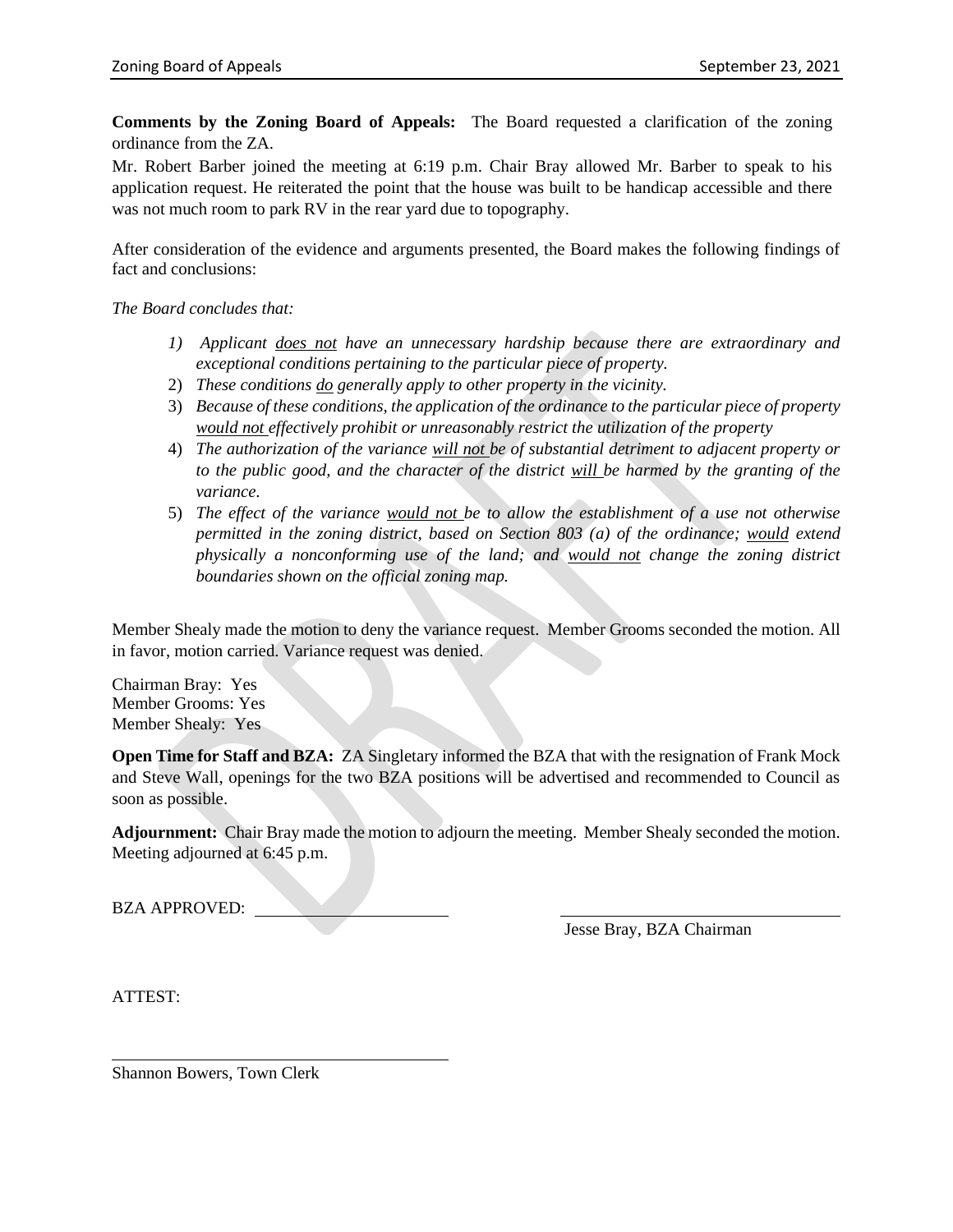

# **BOARD OF ZONING APPEALS MEETING SCHEDULE**

THE BOARD OF ZONING APPEALS MEETS AS NEEDED, BASED ON APPLICATIONS RECEIVED. WHEN POSSIBLE, THE BOARD WILL MEET ON THE FOURTH THURSDAY OF EACH MONTH AT 4:00 P.M. AT TOWN HALL LOCATED AT 157 NW COLUMBIA AVE.

**\*The 4th Thursday of the month dates are as follows:**

January 27, 2022 February 24, 2022 March 25, 2022 April 28, 2022 May 26, 2022 June 23, 2022 July 28, 2022 August 25, 2022 September 22, 2022 October 27, 2022 November 17, 2022\*\* December 15, 2022\*\*

**\*Scheduled meetings will be cancelled if there are not items to be reviewed. \*\*Rescheduled to the 3 rd Thursday due to Thanksgiving and Christmas Holidays.**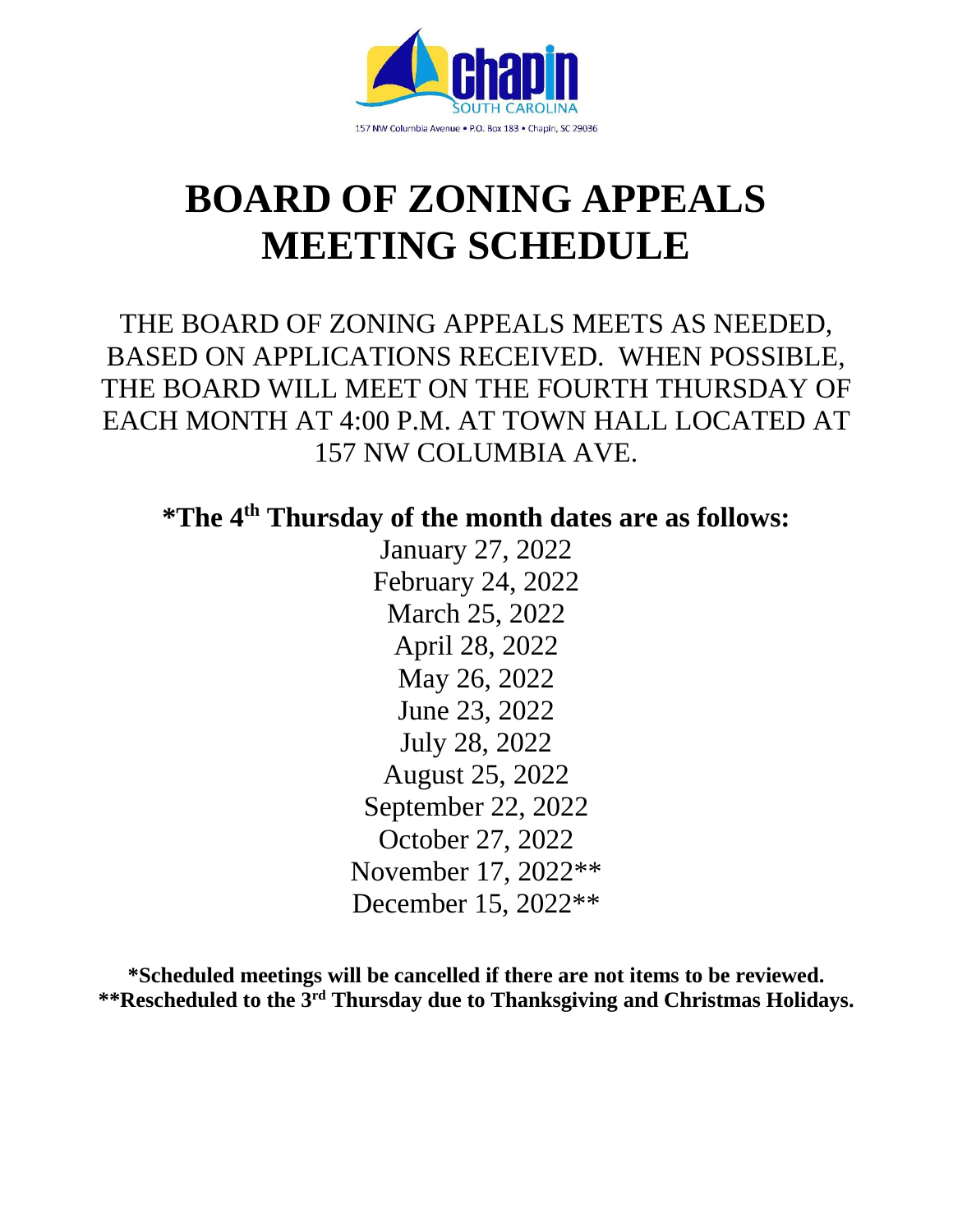#### **Town of Chapin Board of Zoning Appeals By-Laws & Procedures**

## **Article I Organization**

#### **Section 1. Rules**

These rules of procedure are adopted pursuant to S.C. Code § 6-29-790 for the Town of Chapin Board of Zoning Appeals which consists of 5 members appointed by Town Council.

#### **Section 2. Officers**

The officers of the Board shall be a chair and vice-chair elected for one year terms at the January meeting of the Board each calendar year. The town clerk, or other member of staff when designated by town council, shall serve as secretary of the  $b\bar{B}$ oard.

#### **Section 3. Chair**

The chair shall be a voting member of the Board and shall:

- a. Call meetings of the  $b\overline{B}$ oard;
- b. Preside at meetings and hearings; and swear in witnesses;
- c. Act as spokesperson for the  $b\overline{B}$ oard;
- d. Sign documents for the  $b\overline{B}$ oard;
- e. Have orders of the  $b\bar{B}$  oard served on parties; and
- f. Perform other duties approved by the  $b\bar{B}$ oard.

#### **Section 4. Vice-Chair**

The vice-chair shall exercise the duties of the chair in the absence, disability, or disqualification of the chair. In the absence of the chair and vice-chair, an acting chair shall be elected by the members present.

#### **Section 5. Secretary**

The secretary shall:

- a. Provide and publish notice of appeals and meetings;
- b. Prepare meeting agenda;
- c. Properly post property involved in appeals for variances or special exceptions.
- d. Keep recordings and minutes of meetings and hearings;
- e. Maintain b**B**oard records as public records;
- f. Prepare, execute, and serve  $b\bar{B}$  oard decisions on parties;
- g. Attend to  $\overline{b}$ Board correspondence; and
- h. Perform other duties normally carried out by a secretary.

#### **Article II Meetings**

#### **Section 1. Time and Place**

At the January meeting of the Board each calendar year, the Board shall adopt a r<sub>Regular</sub> meetings schedule for that calendar year. of the Board shall be held on the fourth Thursday of each month. The Board may reschedule a meeting one month in advance by a majority vote. Special meetings may be called by the chair upon 24 hours notice, posted and delivered to all members and local news media. Meetings shall be held at the place stated in the notices, and shall be open to the public.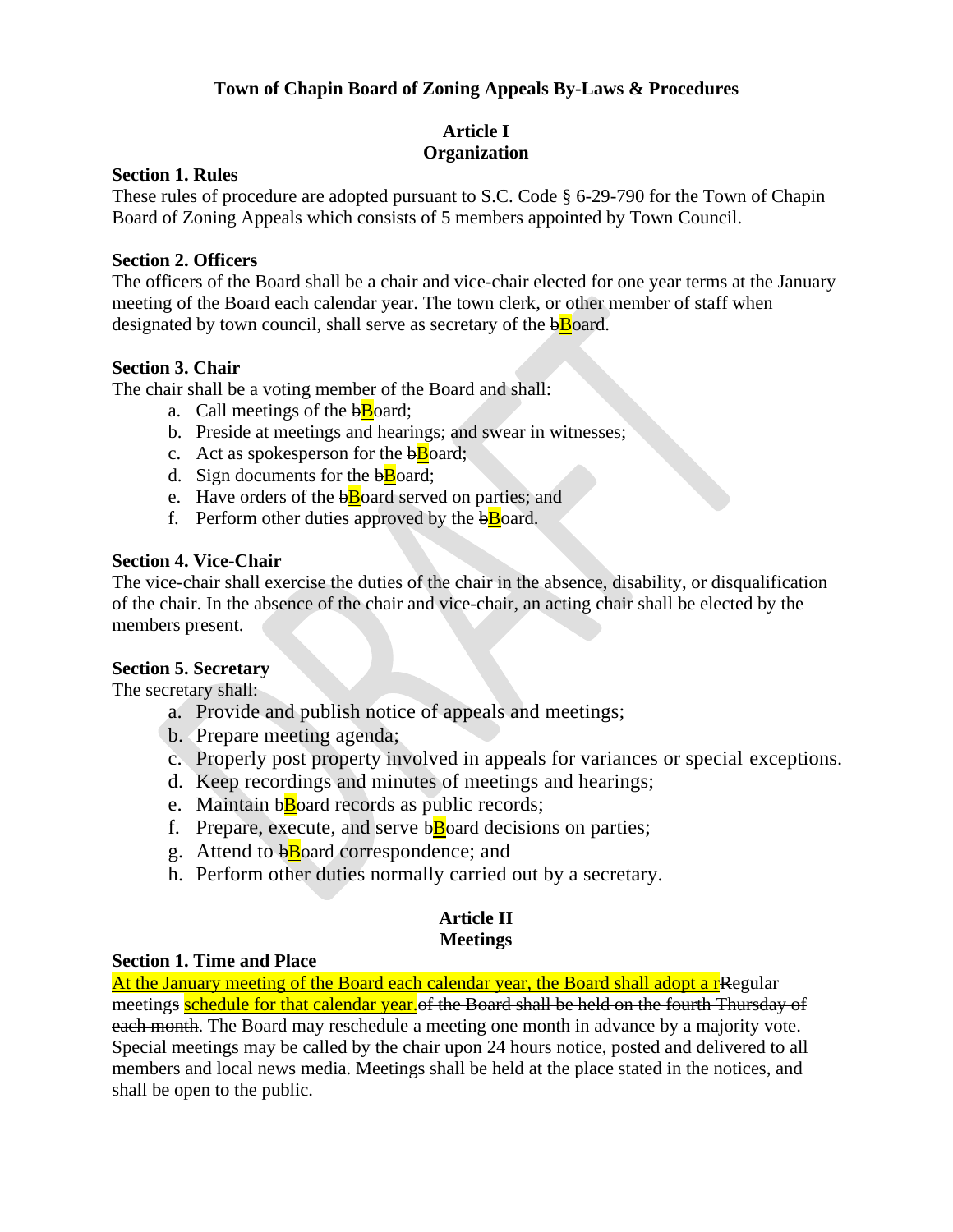#### **Section 2. Agenda**

A written agenda shall be furnished by the secretary to each member of the Board and the news media, and shall be posted at least 24 hours prior to each meeting, and at least 24 hours prior to a special meeting. Items may be added to the agenda at a meeting by majority vote.

#### **Section 3. Quorum**

A majority of the members of the  $b$ Board shall constitute a quorum. A quorum shall be present before any business is conducted other than rescheduling the meeting.

#### **Section 4. Rules of Order**

Robert's Rules of Order Newly Revised, 12th Edition, shall govern the conduct of meetings except as otherwise provided by these Rules of Procedure.

#### **Section 5. Voting**

A member must be present to vote. Each member shall vote on every question unless disqualified by law. The question of disqualification shall be decided by the member affected, who shall announce the reason for disqualification, give it to the chair in writing, have it placed in the minutes, and refrain from deliberating and voting on the question.

#### **Section 6. Conduct**

Except for public hearing, no person shall speak at a  $\overline{b}$  board meeting unless invited to do so by the Chair. If a person continues to speak without permission, the Planning Board may recess the meeting until the person ceases, or may have the person removed from the meeting.

#### **Article III Hearing Procedure**

#### **Section 1. Appearances**

The applicant or any party in interest may appear in person or by agent or attorney. The  $\overline{b}$  board may postpone or proceed to dispose of a matter on the records before it, in the absence of an appearance on behalf of an applicant.

#### **Section 2. Witnesses.**

Parties in interest may present testimony under oath, but are not obligated or required to do so. Each witness shall be sworn or affirmed by the secretary and are subject to examination.

#### **Section 3. Cross-examination.**

No person shall be subject to cross examination; however, the opportunity to examine opposing witnesses may be freely extended when conducted in an orderly manner. Intimidation of witnesses will not be allowed.

#### **Section 4. Evidence**

Relevant documents, photographs, maps" plans, drawings, etc.,

will be received in the record without authentication in the form of legible copies. Relevant testimony which is not cumulative or hearsay will be received. The Chair will rule on all evidentiary matters. Evidence may be placed in the record with an objection noted.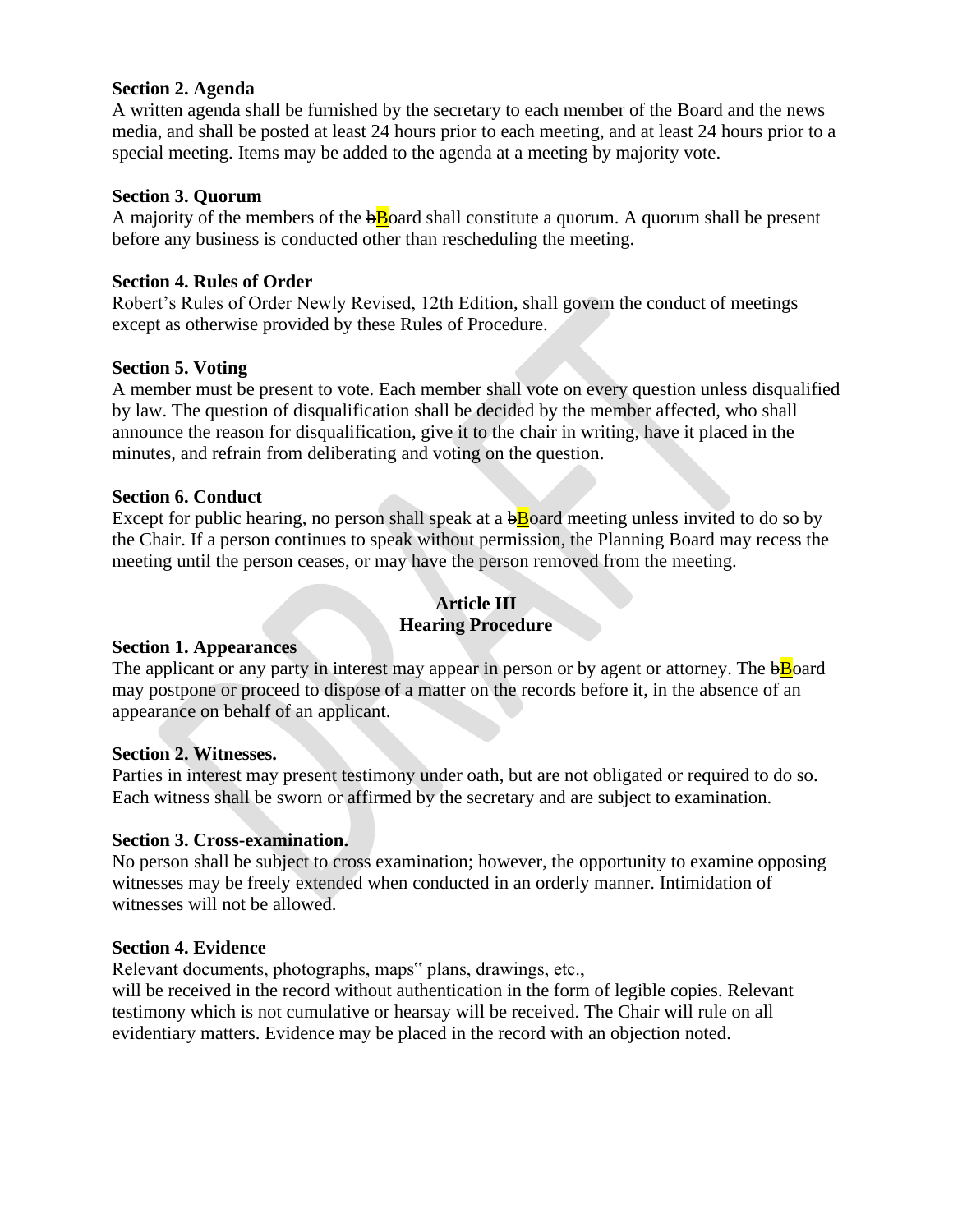#### **Section 5. Conduct of Hearing**

The normal order of hearing, subject to modification by the Chair, shall be:

- a. The Secretary shall give a brief opening statement describing the nature of the proceeding and of the matter to be heard.
- b. The Chair shall establish any time restrictions imposed for presentations. If not specified restrictions are assumed to be (5) minutes for the applicant and staff, and (2) minutes for public hearing comment.
- c. Presentation by the applicant.
- d. Presentation by staff.
- e. Public hearing comment when on the agenda.
- f. Applicant last right to reply or rebuttal.
- g. The  $\overline{b}$  Doard may question participants at any point in the hearing;
- h. Additional time may be granted to speakers by the Chair for the purposes of questioning, or accounting for time spent listening to and answering questioning.

#### **Section 6. Disposition**

The  $b\bar{B}$  and may deliberate and make a final disposition of a matter by majority vote of members present at the hearing and qualified to vote; provided that not less than a quorum are qualified to vote. The vote may be taken at the same or a subsequent meeting. A member may not vote on a matter which the member has not heard. Deliberations shall be conducted and votes taken in public.

#### **Section 7. Order**

An order shall be issued disposing of a matter by granting or denying, with such conditions as may be deemed necessary. The secretary shall deliver a copy of an order to the applicant digitally or physically/certified mail, per the applicant's request upon execution of the order by the Chair. Other parties in interest may be delivered a copy of an order digitally by the secretary in a timely manner upon request.

#### **Article IV Records**

#### **Section 1. Minutes**

The secretary shall record all meetings and hearings of the Board digitally. The secretary shall prepare minutes of each meeting for approval by the Board at the next regular meeting. Minutes shall be maintained as public record.

#### **Section 2. Reports**

The secretary shall assist in the preparation and forwarding of all reports and recommendations of the Board in appropriate form. Copies of all notices, correspondence, reports and forms shall be maintained as public records.

#### **Section 3. Attendance**

The minutes shall show the members in attendance at each meeting and the reason for absence submitted by any member. The Board shall recommend to the governing body the removal for cause of any member who is absent from three (3) consecutive meetings without adequate reason.